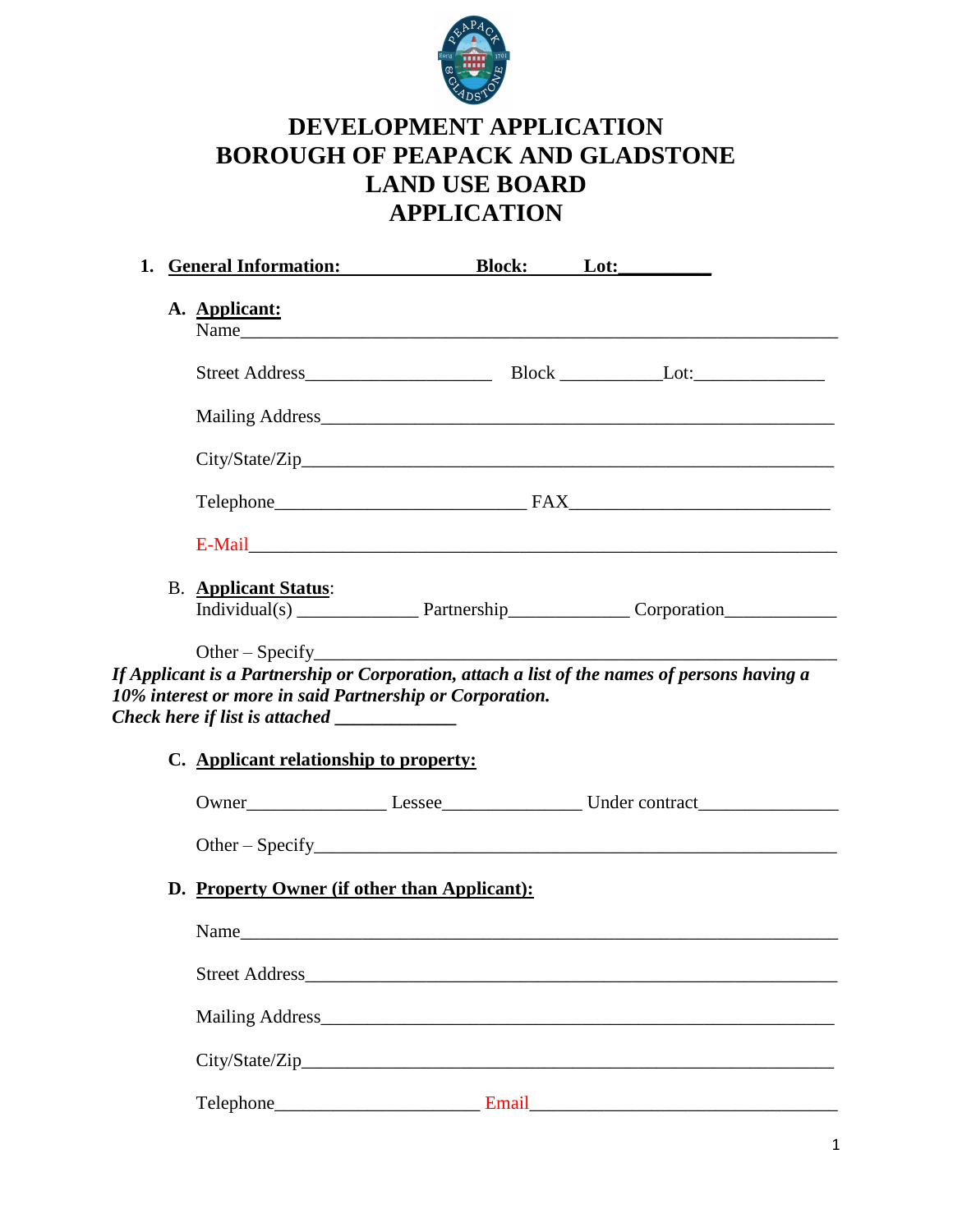| E. Engineer/Land Surveyor:                                                                    |
|-----------------------------------------------------------------------------------------------|
|                                                                                               |
|                                                                                               |
|                                                                                               |
|                                                                                               |
| F. Attorney:<br>Name                                                                          |
|                                                                                               |
|                                                                                               |
| City/State/Zip                                                                                |
|                                                                                               |
|                                                                                               |
| <b>Type of Application</b> - check <b>ALL</b> types, which are appropriate<br>Minor Site Plan |
| Minor Subdivision<br>Conditional Use_<br>Preliminary Major Subdivision ______                 |
|                                                                                               |
| Informal Conceptual Hearing                                                                   |
| Appeal from Administrative Officer                                                            |
| Variances:                                                                                    |
| Use<br>Expansion of Non-conforming Use                                                        |
| Deviation from Conditional Use                                                                |
| Increase in Floor Area Ratio_________ Height_______                                           |
| Increase in Permitted Density_________                                                        |
| Building Coverage__________ Lot Coverage__________                                            |
| <i>Height in Excess of Ten feet (10') or Ten percent (10%)</i>                                |

*Use or Principle Structure in District Restricted Against Same*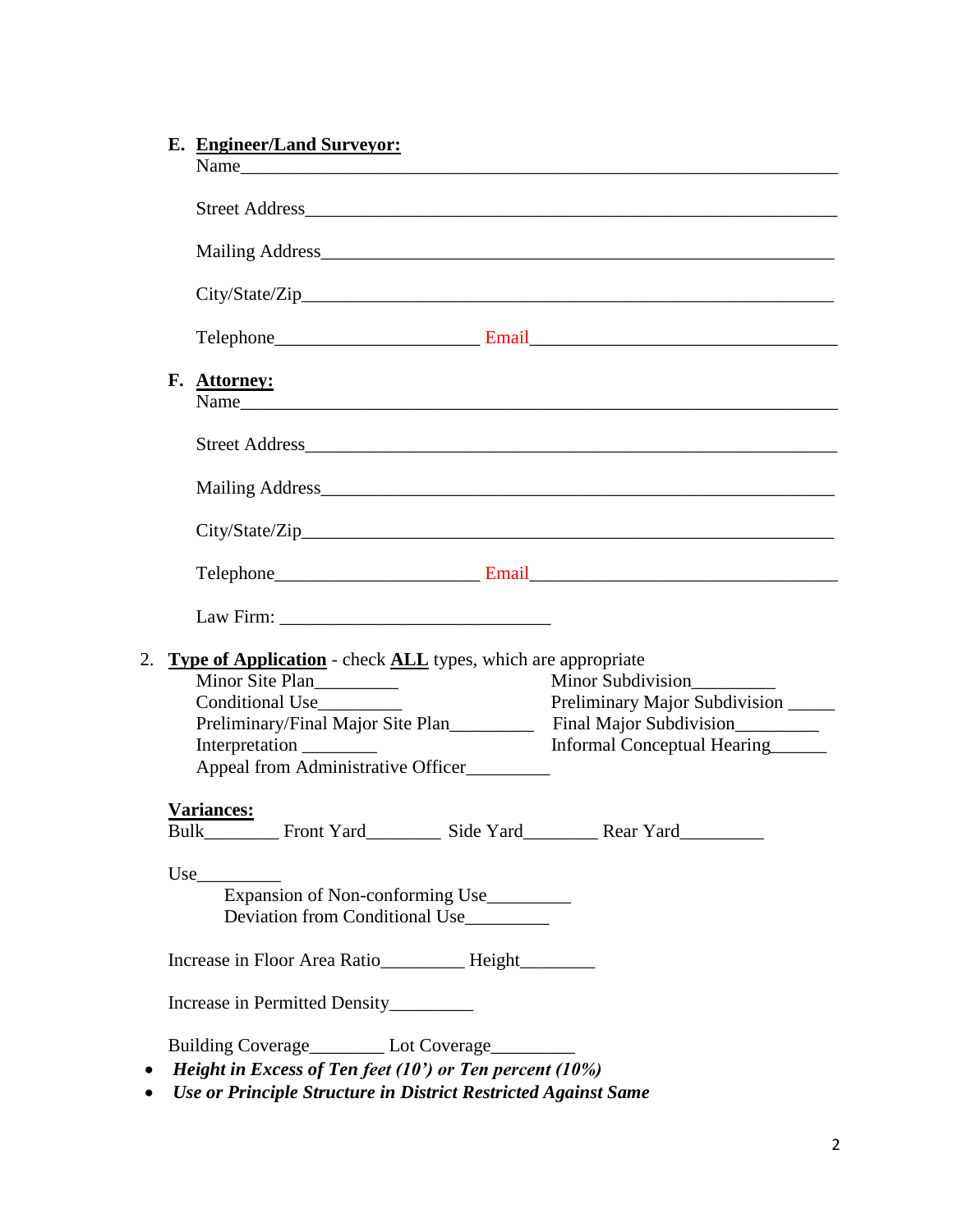#### 3. **Property Data**:

| The location of the property is approximately ______________________ feet from the                                                                                                                                                                                                                                                                                                                                                                                             |  |  |
|--------------------------------------------------------------------------------------------------------------------------------------------------------------------------------------------------------------------------------------------------------------------------------------------------------------------------------------------------------------------------------------------------------------------------------------------------------------------------------|--|--|
|                                                                                                                                                                                                                                                                                                                                                                                                                                                                                |  |  |
|                                                                                                                                                                                                                                                                                                                                                                                                                                                                                |  |  |
|                                                                                                                                                                                                                                                                                                                                                                                                                                                                                |  |  |
| <b>Existing Use:</b><br>4.                                                                                                                                                                                                                                                                                                                                                                                                                                                     |  |  |
|                                                                                                                                                                                                                                                                                                                                                                                                                                                                                |  |  |
| Acreage of Entire Tract to be Subdivided or Developed: _________________________                                                                                                                                                                                                                                                                                                                                                                                               |  |  |
|                                                                                                                                                                                                                                                                                                                                                                                                                                                                                |  |  |
| Is the property located on a Somerset County roadway? No _____Yes _____                                                                                                                                                                                                                                                                                                                                                                                                        |  |  |
| Is the property located within 200' of a municipal boundary? No _______Yes _______<br>If yes, which one? $\frac{1}{\sqrt{1-\frac{1}{2}}}\left\{ \frac{1}{2} + \frac{1}{2} + \frac{1}{2} + \frac{1}{2} + \frac{1}{2} + \frac{1}{2} + \frac{1}{2} + \frac{1}{2} + \frac{1}{2} + \frac{1}{2} + \frac{1}{2} + \frac{1}{2} + \frac{1}{2} + \frac{1}{2} + \frac{1}{2} + \frac{1}{2} + \frac{1}{2} + \frac{1}{2} + \frac{1}{2} + \frac{1}{2} + \frac{1}{2} + \frac{1}{2} + \frac{1}{$ |  |  |
| Was this property subject to a prior development application? No ______Yes ______<br>If yes, please supply date and nature of application. ___________________________                                                                                                                                                                                                                                                                                                         |  |  |
| Is the property subject to any existing or proposed deed restrictions, easements, rights-of-<br>way, private roads or other dedications? No __________ Yes_________<br>If so, attach all relevant information. Check here if such information is attached ______                                                                                                                                                                                                               |  |  |
| <b>Development Proposal:</b> Describe nature of application being sought, including<br>5.<br>proposed on-site and off-tract improvements.                                                                                                                                                                                                                                                                                                                                      |  |  |

6. **Attachments:** List all maps, plats, sketches and other exhibits accompanying this application:

\_\_\_\_\_\_\_\_\_\_\_\_\_\_\_\_\_\_\_\_\_\_\_\_\_\_\_\_\_\_\_\_\_\_\_\_\_\_\_\_\_\_\_\_\_\_\_\_\_\_\_\_\_\_\_\_\_\_\_\_\_\_\_\_\_\_\_\_\_\_\_\_\_ \_\_\_\_\_\_\_\_\_\_\_\_\_\_\_\_\_\_\_\_\_\_\_\_\_\_\_\_\_\_\_\_\_\_\_\_\_\_\_\_\_\_\_\_\_\_\_\_\_\_\_\_\_\_\_\_\_\_\_\_\_\_\_\_\_\_\_\_\_\_\_\_\_

\_\_\_\_\_\_\_\_\_\_\_\_\_\_\_\_\_\_\_\_\_\_\_\_\_\_\_\_\_\_\_\_\_\_\_\_\_\_\_\_\_\_\_\_\_\_\_\_\_\_\_\_\_\_\_\_\_\_\_\_\_\_\_\_\_\_\_\_\_\_\_\_\_\_

\_\_\_\_\_\_\_\_\_\_\_\_\_\_\_\_\_\_\_\_\_\_\_\_\_\_\_\_\_\_\_\_\_\_\_\_\_\_\_\_\_\_\_\_\_\_\_\_\_\_\_\_\_\_\_\_\_\_\_\_\_\_\_\_\_\_\_\_\_\_\_\_\_\_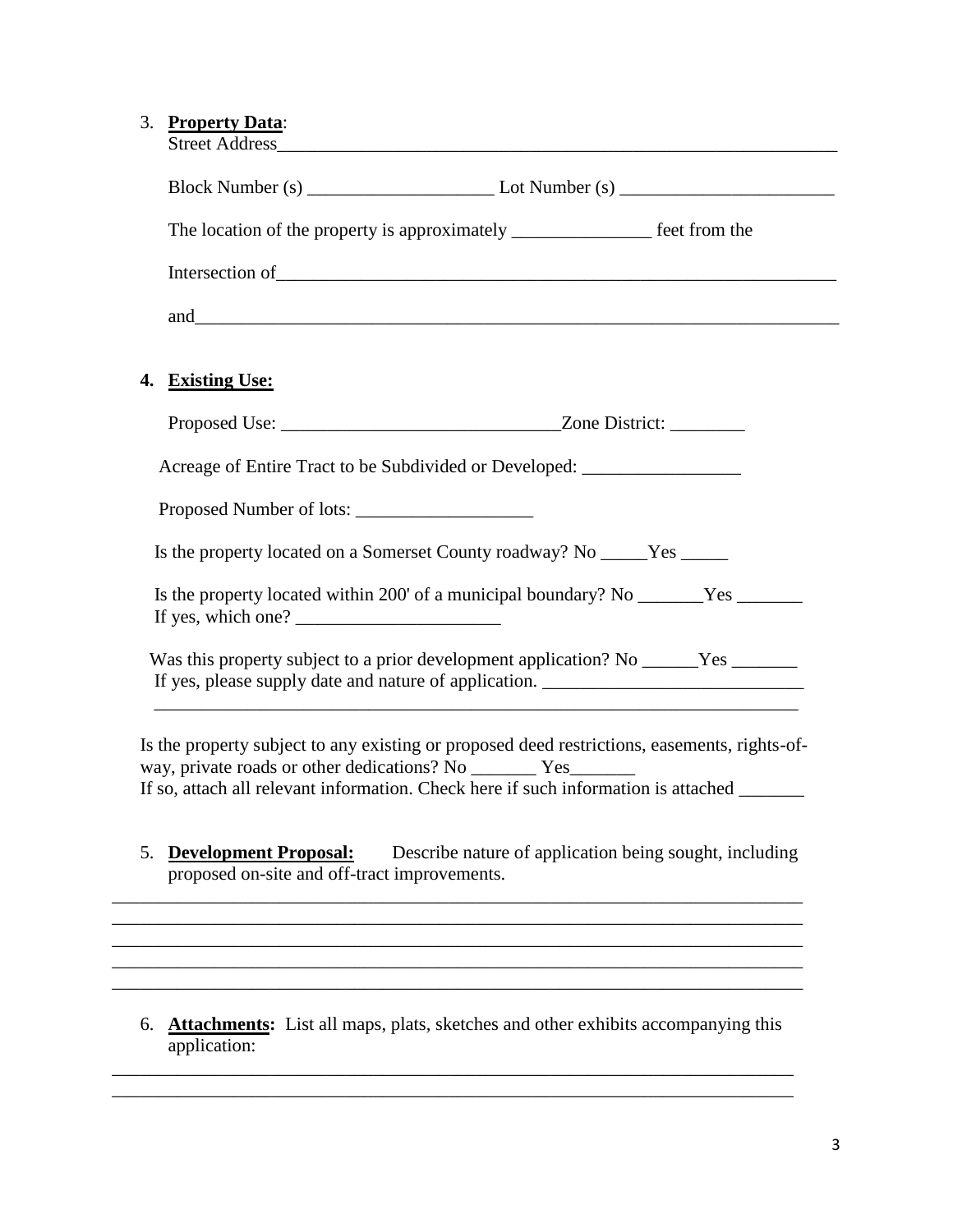# 7. **Description:**

#### **8. Variances:**

On a separate attachment, *Describe any proposed variances requested and the specific section(s) of the Land Development Ordinance of the Borough of Peapack and Gladstone from which relief is sought and the basis for said relief.* 

\_\_\_\_\_\_\_\_\_\_\_\_\_\_\_\_\_\_\_\_\_\_\_\_\_\_\_\_\_\_\_\_\_\_\_\_\_\_\_\_\_\_\_\_\_\_\_\_\_\_\_\_\_\_\_\_\_\_\_\_\_\_\_\_\_\_\_\_\_\_\_\_\_ \_\_\_\_\_\_\_\_\_\_\_\_\_\_\_\_\_\_\_\_\_\_\_\_\_\_\_\_\_\_\_\_\_\_\_\_\_\_\_\_\_\_\_\_\_\_\_\_\_\_\_\_\_\_\_\_\_\_\_\_\_\_\_\_\_\_\_\_\_\_\_\_\_

### *APPLICATIONS WILL NOT BE ACCEPTED UNLESS THE APPLICANT AND/OR THE APPLICANTS AGENT CERTIFIES THAT THE VARIANCES LISTED BELOW ARE THE ONLY VARIANCES THAT ARE NECESSARY FOR THE IMPLEMENTATION OF THIS PROJECT.*

I, hereby certify that the statements and information contained herein and attached hereto are true and correct:

 $\overline{\phantom{a}}$  , and the contract of the contract of the contract of the contract of the contract of the contract of the contract of the contract of the contract of the contract of the contract of the contract of the contrac

Applicant Signature Date

## **Verification and Authorization**

I, hereby certify that the statements and information contained herein and attached hereto are true and correct:

Applicant Signature Date

I, hereby authorize the Applicant referenced herein to submit the subject application and to proceed for approval of same.

Property Owner(s) Signature Date

 $\overline{\phantom{a}}$  , and the contract of the contract of the contract of the contract of the contract of the contract of the contract of the contract of the contract of the contract of the contract of the contract of the contrac

\_\_\_\_\_\_\_\_\_\_\_\_\_\_\_\_\_\_\_\_\_ \_\_\_\_\_\_\_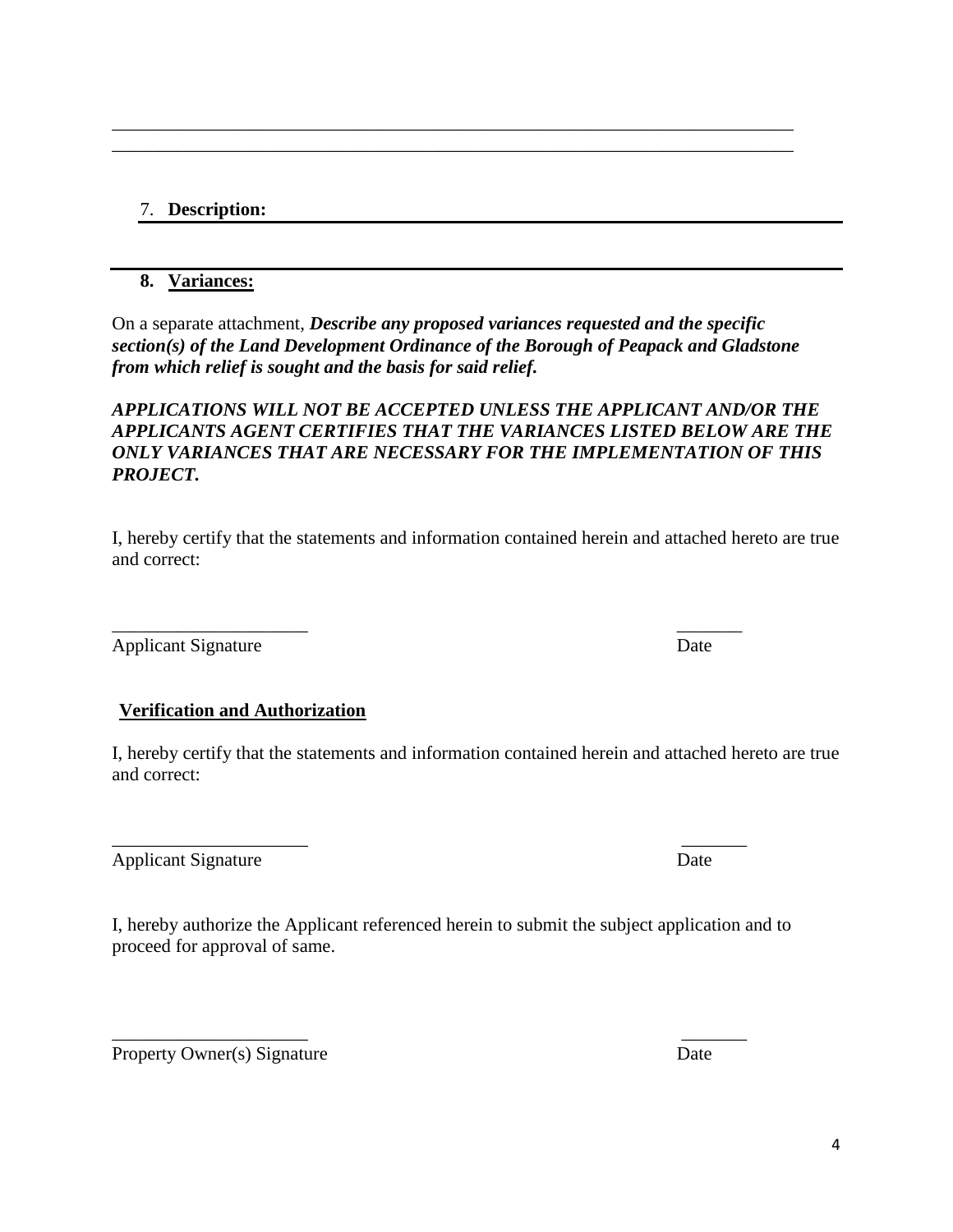#### **Submittals**:

*The application/checklist and all accompanying documents are to be submitted electronically to the Board Administrative/Secretary [–](mailto:–sjnoll@peapackgladstone.org) [sjnoll@peapackgladstone.org](mailto:–sjnoll@peapackgladstone.org)*

*One (1) paper set of all documents including the checklist and application are to be sent to the following Board Professionals:*

- **1.** *Roger Thomas, Esq., Dolan & Dolan -* **P.O. Box D, One Legal Lane, Newton, New Jersey 07860**
- *2. William Ryden, P.E., Andersen and Denzler Associates - P.O. Box 343, 519 Ridgedale Ave., E. Hanover, New Jersey 07936*
- *3. John Szabo, Planner, Burgis Associates, Inc. - 25 Westwood Ave., Westwood, New Jersey 07975*

*Five (5) copies of the application/checklist and all accompanying documents are to be submitted to the Board Administrative Secretary along with the appropriate checks for the application and escrow fees.*

*Proof of application to the Somerset Co. Planning Board must be included with the application.*